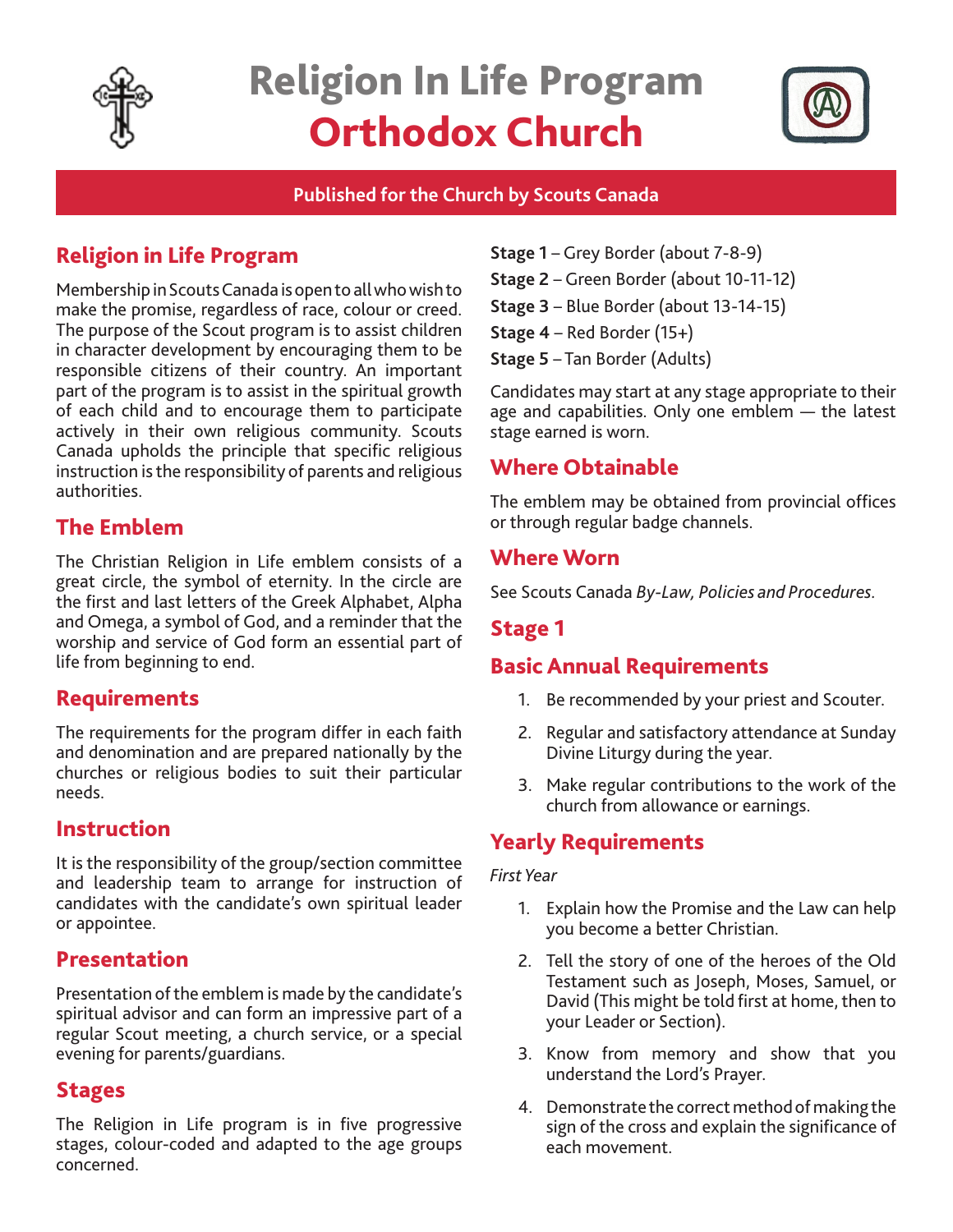#### *Second Year*

- 1. Give satisfactory evidence to your Leader and parent(s) that you are trying to practice the spirit of the Promise and Law.
- 2. Tell in your own words the Parable of the Prodigal Son.
- 3. Know the meaning of and repeat from memory Psalm 23.
- 4. Name five autocephalous jurisdictions and show where they are located on a map.

#### *Third Year*

- 1. Give satisfactory evidence to your Leader and your parents(s) that you are trying to practice the spirit of the Promise and Law.
- 2. Explain why we should pray and how we should pray.
- 3. Using a map tell the story of one of the Apostle Paul's missionary journeys.
- 4. Give evidence of possessing a Bible.

# Stage 2

# Basic Annual Requirements

- 1. Be recommended by your priest and Scouter.
- 2. Regular and satisfactory attendance at Sunday Divine Liturgy during the year.
- 3. Give systematically to the local parish.
- 4. Give evidence of possessing a Bible and a prayer book approved by the diocese of the jurisdiction to which you belong.

#### *First Year*

- 1. What is a Sacrament? How many Sacraments in the Orthodox Church?
- 2. Name and explain the Ten Commandments.
- 3. Choose and fulfill in a period of six months, one service project which is acceptable to the parish.

#### *Second Year*

- 1. What is the greatest Holy Day in the Orthodox Church? Explain why it is so.
- 2. Know from memory and give evidence of understanding the Beatitudes.

3. Choose and fulfill in a period of six months one service project which is acceptable to the parish.

#### *Third Year*

- 1. Name and explain the services of the Orthodox Church.
- 2. Explain our Lord's summary of the law.
- 3. Choose and fulfill in a period of six months one service project which is acceptable to the parish, and participate in their choir.

# Stage 3

# Basic Annual Requirements

- 1. Be recommended by your priest and Scouter.
- 2. Regular and satisfactory attendance at Sunday and one Patron's (preferably the family Patron Saint) Divine Liturgy during the year.
- 3. Give evidence of possessing a Bible and a prayer book approved by the diocese of the jurisdiction to which you belong.

#### *First Year*

- 1. Participation in the choir.
- 2. Explain the Sacrament of baptism.
- 3. Give systematically to the local parish.
- 4. What is the Rudder? Explain why it is so.

#### *Second Year*

- 1. Indicate on a map the location of a seminary of your jurisdiction.
- 2. Explain the sacrament of unction.
- 3. Sketch and identify the interior of an Orthodox Church indicating the three principal parts. Indicate on the sketch the position of the iconostasis.

#### *Third Year*

- 1. Know the name of your Bishop in Canada and where the Episcopal seat is located.
- 2. Explain the sacrament of Holy Orders.
- 3. Recite from memory the Original Creed as formulated by the Seven Ecumenical Synods.